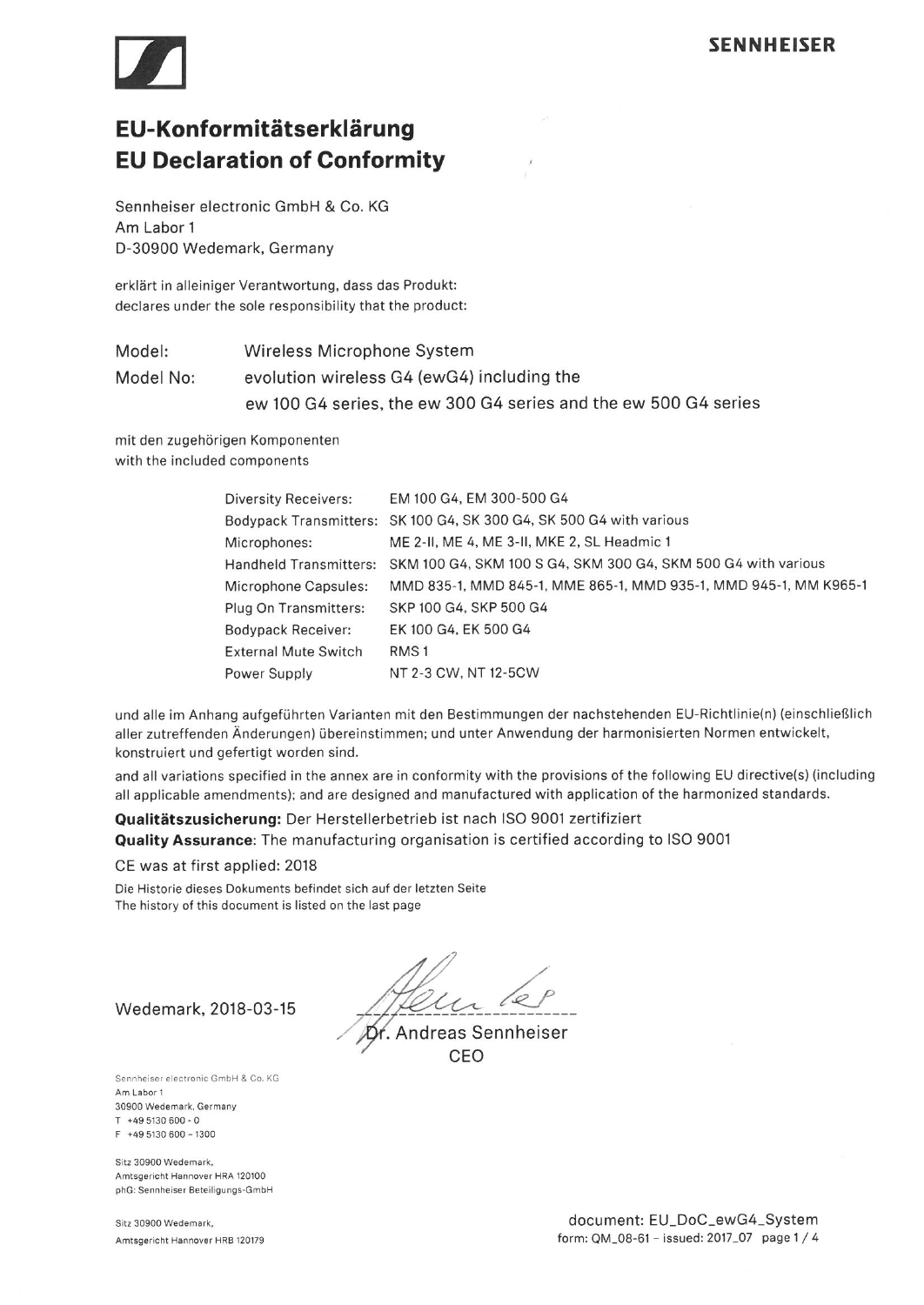All devices are distributed as individual products or in various combinations as a Set packaging.

The transmitters in combination with the different microphones and receivers are available in the following frequency ranges:

#### **ewG4 100 series**

**A1**: 470–516 MHz, **A**: 516–558 MHz, **AS**: 520–558 MHz, **G**: 566-608 MHz, **GB**: 606-648 MHz, **B**: 626-668 MHz, **C**: 737-776 MHz, **D**: 780-822 MHz and **E**: 823-865 MHz

#### **ewG4 300 series and ewG4 500 series**

**Aw+**: 470-558 MHz, **AS**: 520-558 MHZ, **Gw1**: 558-608 MHz, **Gw**: 558-626 MHz, **GBw**: 606-678 MHz, **Bw**: 626-698 MHz, **Cw**: 718-790 MHz and **Dw**: 790-865 MHz

Below listed devices comply with the Radio Equipment Directive 2014/53/EU (RED) and carry the CE mark (except for very small clip-on microphones).

The applied conformity assessment procedure is relating to Article 17(4) and Annex III of the Radio Equipment Directive 2014/53/EU. The EU-type examination - no. T818300F-01-TEC- was performed by the notified Body CTC advanced GmbH (0682).

| <b>Device</b>                        | <b>Software revision</b> | <b>Hardware revision</b> |
|--------------------------------------|--------------------------|--------------------------|
| SK 100, SK 300, SK 500               | 1.1.0                    | RF: 527283               |
| SKM 100, SKM 100 S, SKM 300, SKM 500 | 1.1.0                    | RF: 541933               |
| SKP 100, SKP 500                     | 1.1.0                    | RF: 529943               |
| <b>EM 100</b>                        | 1.1.0                    | RF & Main: 578542        |
| EM 300-500                           | 1.1.0                    | RF: 528914               |
| EK 100, EK 500                       | 1.1.0                    | RF & Main: 529464        |

Overview about the Soft- and Hardware revisions of the relevant radio equipment: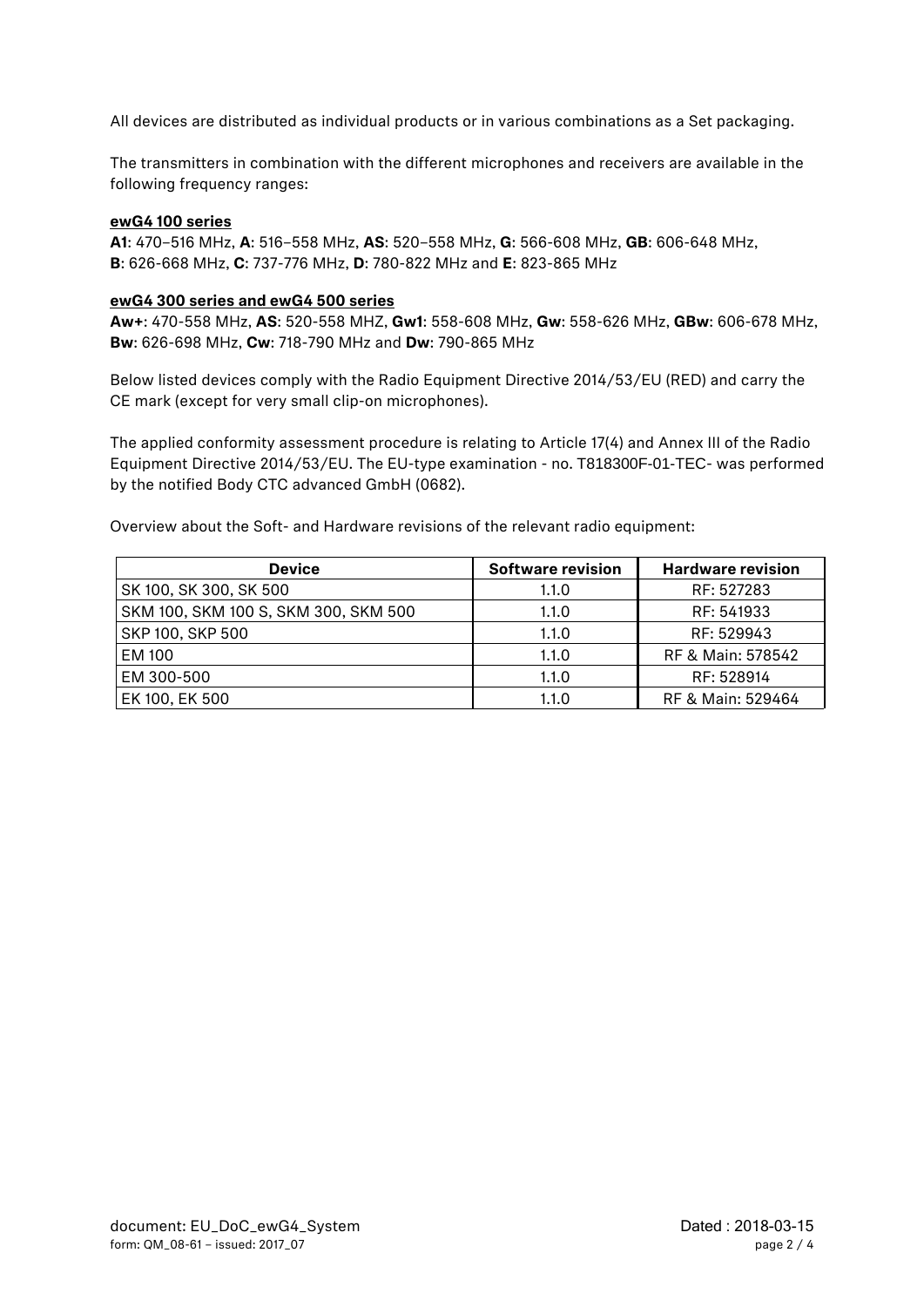# **Applied directives and standards:**

The devices: **SK 100 G4, SK 300 G4, SK 500 G4, SKM 100 G4, SKM 100 S G4, SKM 300 G4, SKM 500 G4, EM 100 G4, EM 300-500 G4, EK 100 G4, EK 500 G4, RMS 1, MMD 835-1, MMD 845-1, MME 865-1, MMD 935-1, MMD 945-1, MMK 965-1, ME 2-II, ME 3-II, ME 4, Headmic 1**, **NT 2-3 CW,** and **NT 12-5CW** comply with the following:

| Pos.-<br>No. | Document     | Short description                                                                                                                                                                                                                                 | Issued /<br>Version                 |
|--------------|--------------|---------------------------------------------------------------------------------------------------------------------------------------------------------------------------------------------------------------------------------------------------|-------------------------------------|
| 1010         | 2014/53/EU   | Radio Equipment Directive (RED) 2014/53/EU                                                                                                                                                                                                        |                                     |
| 1010         | EN 300 422-1 | Wireless Microphones; Audio PMSE up to 3 GHz; - Part 1:<br>Class A Receivers; Harmonized Standard covering the<br>essential requirements of article 3.2 of Directive<br>2014/53/EU                                                                | $V$ 2.1.2                           |
| 2012         | EN 301 489-1 | Electromagnetic Compatibility (EMC) standard for radio<br>equipment and services; Part 1: Common technical<br>requirements                                                                                                                        | $V$ 2.2.0<br>(Draft)                |
| 2091         | EN 301489-9  | Electromagnetic Compatibility (EMC) standard for radio<br>equipment and services; Part 9: Specific conditions for<br>wireless microphones, similar Radio Frequency (RF)<br>audio link equipment, cordless audio and in-ear<br>monitoring devices; | V 2.1.1 (Final<br>draft)            |
| 2600         | EN 50566     | Product standard to demonstrate compliance of radio<br>frequency fields from handheld and body-mounted<br>wireless communication devices used by the general<br>public (30 MHz - 6 GHz)                                                           | $2013 +$<br>AC:2014                 |
| 3300         | EN 62368-1   | Audio/video, information and communication<br>technology equipment - Part 1: Safety requirements                                                                                                                                                  | $2014 +$<br>$AC:2015 +$<br>A11:2017 |
| 7800         | 2011/65/EU   | RoHS Directive 2011/65/EU<br>Restriction of the use of certain hazardous substance                                                                                                                                                                | 2011-07                             |
| 7810         | EN 50581     | Technical documentation for the assessment of<br>electrical and electronic products with respect to the<br>restriction of hazardous substances                                                                                                    | 2012                                |